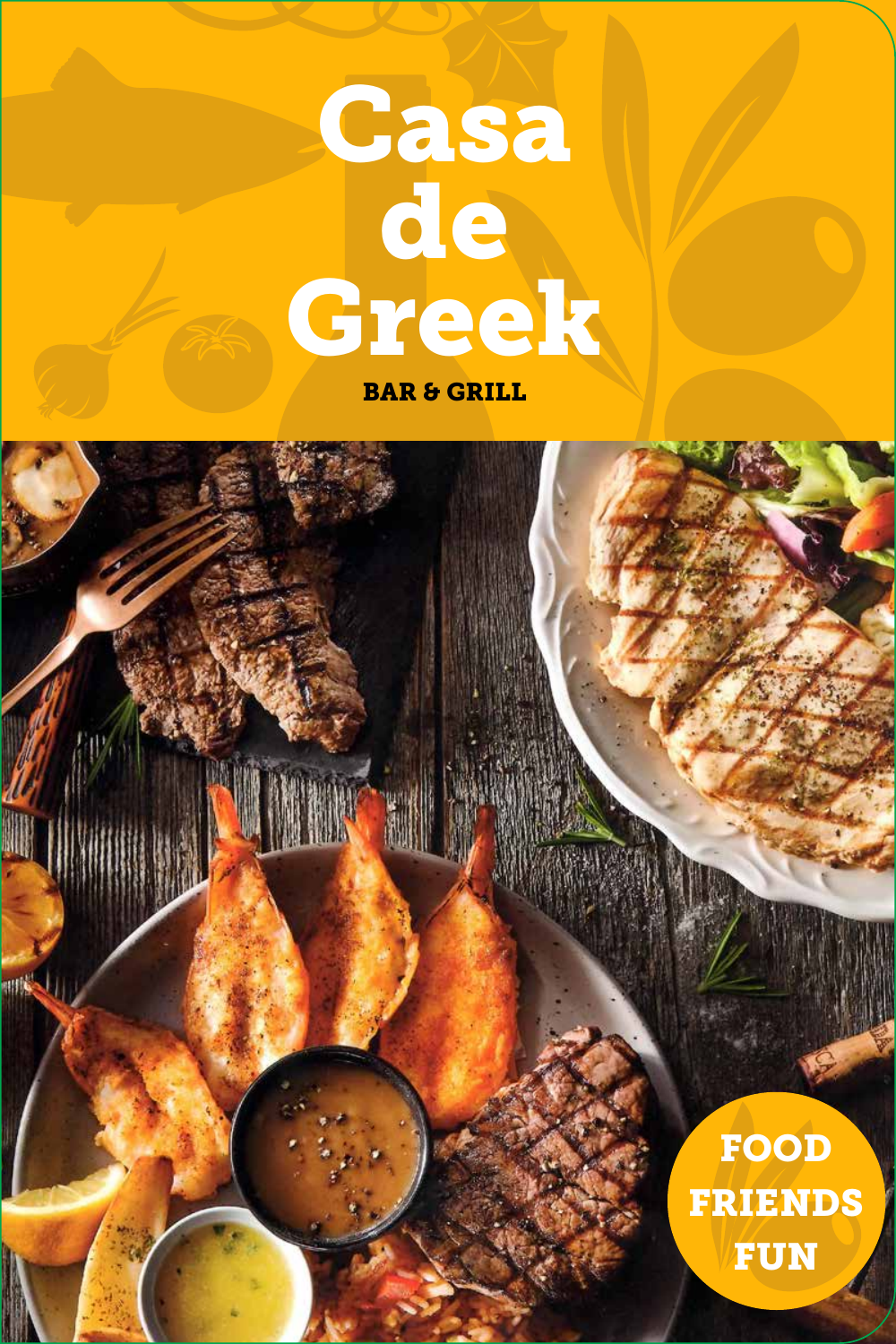

### APPETIZERS

| <b>Garlic bread au gratin</b>                                                                                                                                    | 3.99  |
|------------------------------------------------------------------------------------------------------------------------------------------------------------------|-------|
| <b>Spanakopita</b>                                                                                                                                               | 6.99  |
| Feta cheese and spinach pie in crispy filo.                                                                                                                      |       |
| <b>Duo of dips</b>                                                                                                                                               | 7.99  |
| Tzatziki: Greek yogurt, garlic and cucumbers.<br>Taramosalata: red caviar mousse.<br>Pita bread                                                                  |       |
| <b>Shrimp with garlic</b><br>au gratin                                                                                                                           | 8.99  |
| <b>Chicken Wings</b><br>Hand-breaded boneless   10 wings 11.99<br>Boneless tender battered by hand, fried to<br>perfection, then tossed in your favorite flavor. |       |
| <b>Traditional</b> 1 pound<br>A classic pick, fried to perfection, then tossed<br>in your flavor of choice.                                                      | 11.99 |
| Grilled 1 pound<br>Hot off our grill, covered in the flavor you love.                                                                                            | 11.99 |

| <b>O</b> Calamari                                |                |
|--------------------------------------------------|----------------|
| Regular<br>Large                                 | 10.99<br>16.99 |
| Lightly breaded with marinara sauce and lemon.   |                |
| <b>Smoked salmon</b>                             | <b>11.99</b>   |
| Garnished with olive oil, capers and red onions. |                |

#### **3** A CASA FAVORITE

| <b>Pikilia</b><br><b>Assorted hors d'oeuvres</b><br>to share | 19.99 |
|--------------------------------------------------------------|-------|
| Chrimps smoked salmon spanikopita tzatziki                   |       |

Shrimps, smoked salmon, spanikopita, tzatziki, taramosalata, Greek olives, feta cheese, pita bread

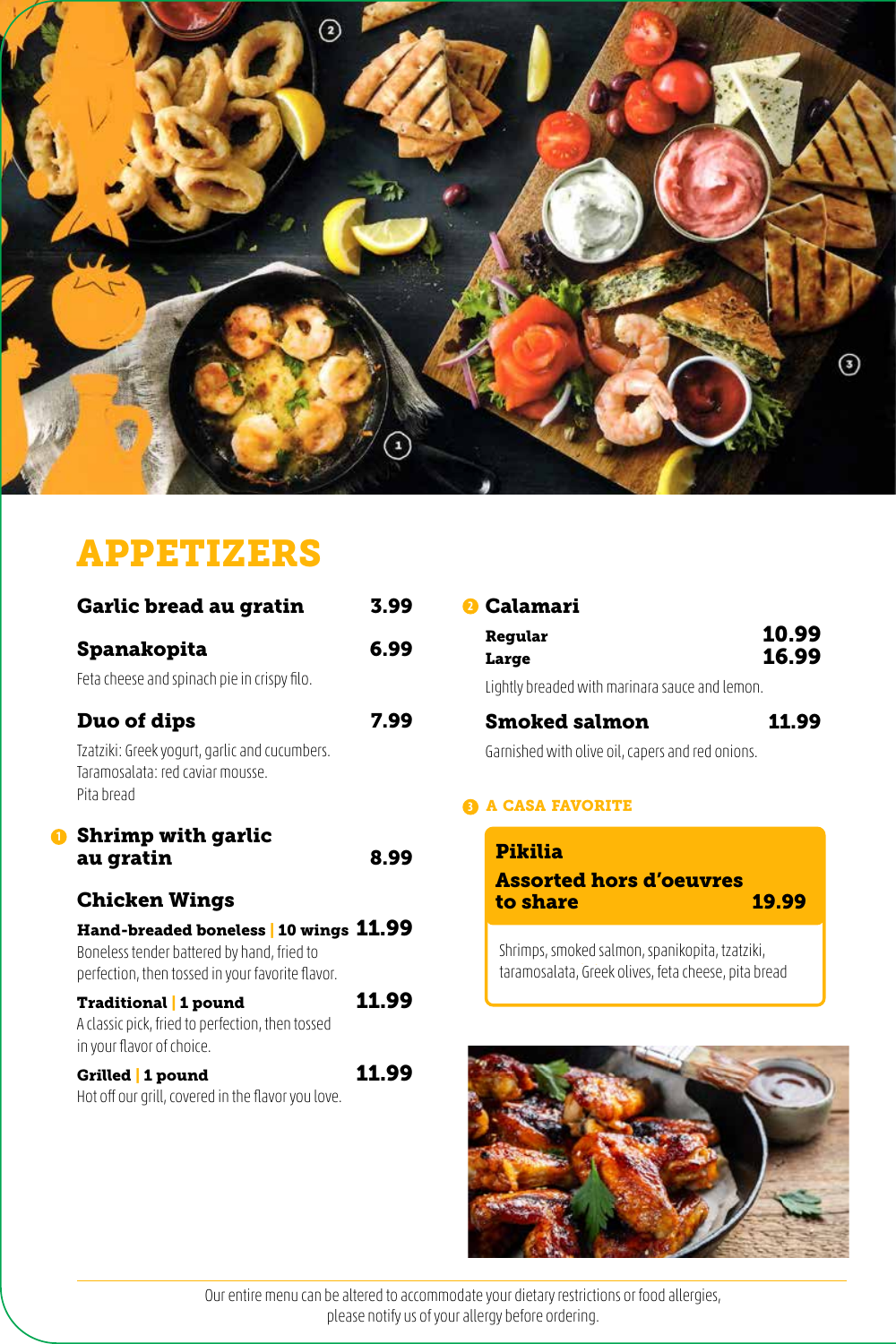## SALADS

### Greek salad 9.99 **4**

Bursting with freshness: tomatoes, cucumbers, red onions, Greek olives and feta cheese, sprinkled with olive oil and oregano

### Grilled chicken **5** Caesar salad 12.99

### Shrimp salad 14.99 **6**

House salad topped with grilled shrimp.

### SOUPS

| <b>Chicken Soup</b> | 5.99 |
|---------------------|------|
| Soup of the Day     | 5.99 |

### SHARING PLATTERS

### For 2 people

Served with house salad, rice, potatoes, red wine & pepper sauce and garlic sauce.

### Classic 49.99



Marinated grilled chicken breast, bacon-wrapped medallions & butterfly shrimp.

#### **7** Brochette feast 59.99



Filet mignon, grilled chicken & shrimp.



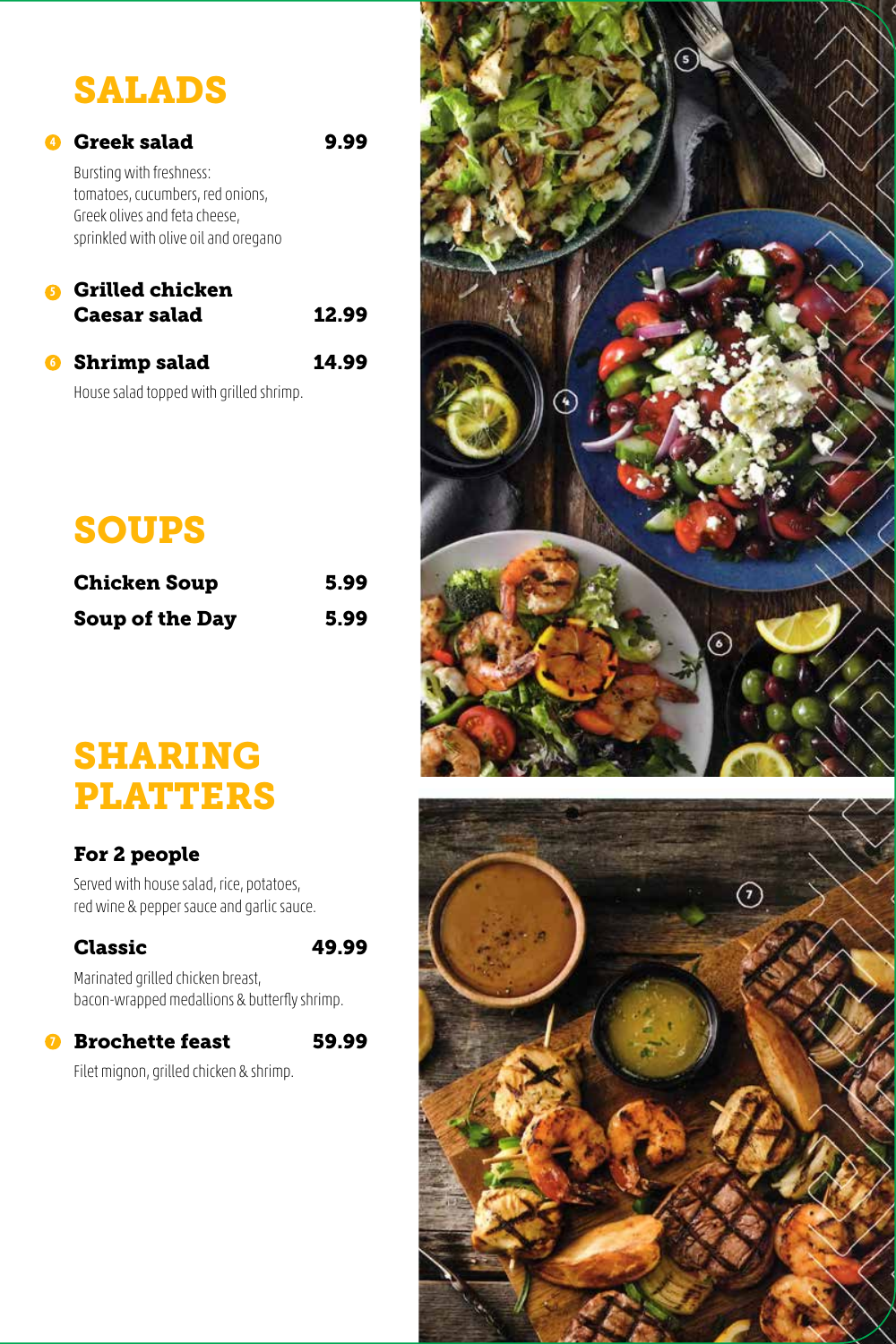### **GRILL**

| Souvlaki plate                                     | 16.99 | <b>Rib steak</b>                               | 26.99 |
|----------------------------------------------------|-------|------------------------------------------------|-------|
| 2 grilled souvlaki sticks<br>served with tzatziki. |       | 12 oz. rib steak,<br>red wine & pepper sauce.  |       |
| <b>Bacon-wrapped</b>                               |       | <b>Fiet mignon</b><br>$\overline{\phantom{a}}$ | 29.99 |
| medallions                                         | 17.99 | 7 oz. filet mignon,                            |       |
| Pork, steamed veggies,                             |       | red wine & pepper sauce.                       |       |

Pork, steamed veggies, red wine & pepper sauce.

**8**

 $\leq$ 

#### Steak Casa de Greek 19.99

Grilled marinated flank steak, red wine & pepper sauce.

### SURF & TURF COMBOS

| <b><i>C</i></b> Bacon-wrapped medallions<br><b>&amp; butterfly shrimp</b> | 29.99 |
|---------------------------------------------------------------------------|-------|
| Steamed veggies, red wine & pepper sauce.                                 |       |
| <b>Bacon-wrapped mignon brochette</b><br>and shrimp brochette             | 29.99 |
| <b>Filet mignon and butterfly brochette</b>                               | 39.99 |
|                                                                           |       |

All combos include red wine & pepper sauce and garlic sauce

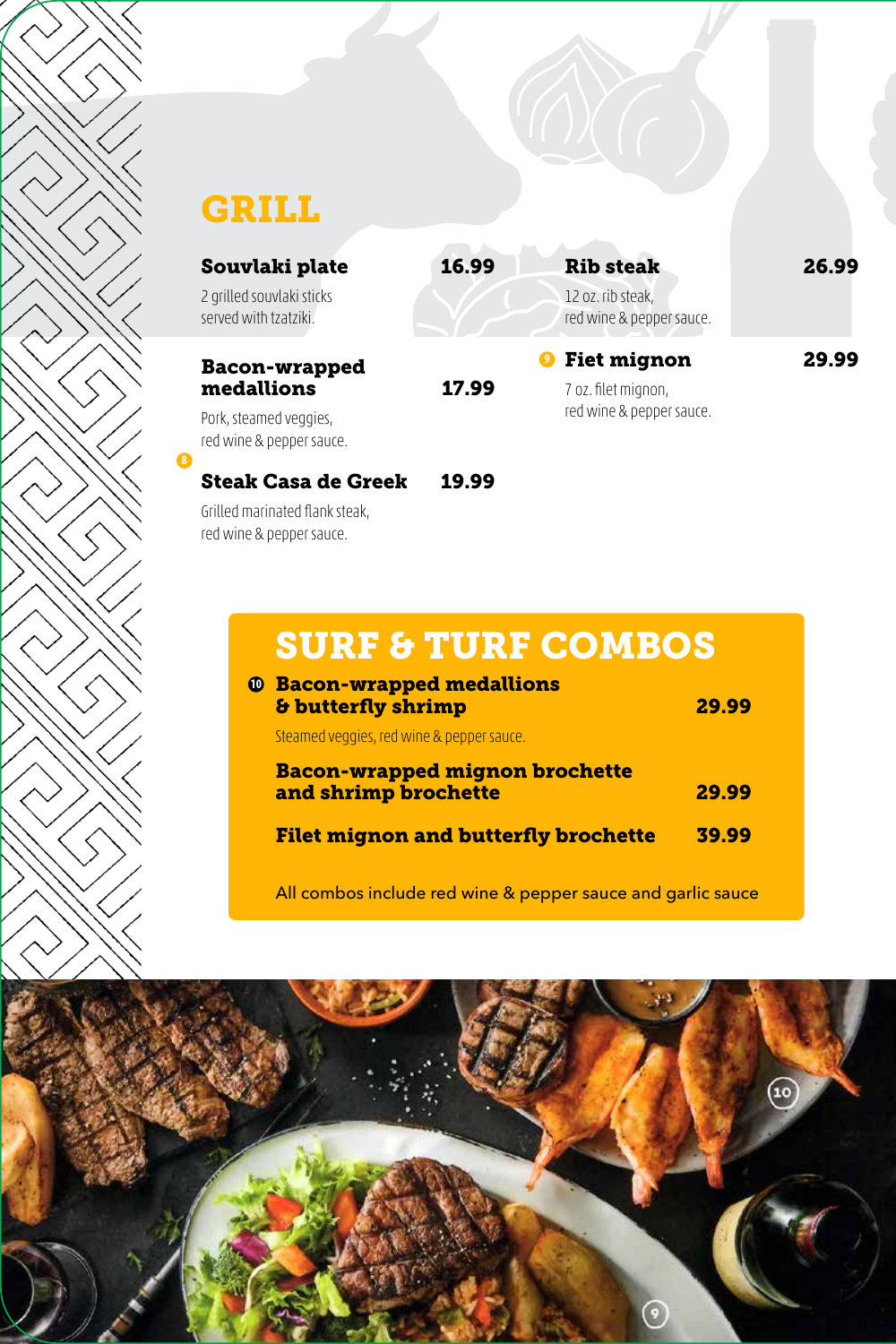|          | <b>CHICKEN &amp; LAMB</b>                                                                       |                | <b>FISH &amp; SEAFOOD</b>                                                                                                     |       |
|----------|-------------------------------------------------------------------------------------------------|----------------|-------------------------------------------------------------------------------------------------------------------------------|-------|
|          | <b>Grilled marinated</b><br>chicken breast<br>Red wine & pepper sauce.                          | 17.99          | <b>Fish fillet</b><br>Lightly breaded white fish, topped with<br>garlic-sauteed mushrooms.                                    | 16.99 |
| $\bf{p}$ | <b>Chicken brochette</b><br>Red wine & pepper sauce.                                            | 17.99          | <b>Grilled Atlantic</b><br>salmon filet (8 oz.)                                                                               | 21.99 |
|          | <b>Chicken and shrimp</b><br>combo<br>Grilled marinated chicken breast<br>and shrimp brochette. | 25.99          | Lemon sauce with capers and shallots.<br><b>Grilled shrimp</b><br><b>brochette</b>                                            | 24.99 |
|          | <b>Lamb Chop</b>                                                                                | 24.99          | Lemon sauce with capers and shallots.                                                                                         |       |
|          | Grilled marinated lamb chop,<br>rosemary, thyme and balsamic sauce.<br><b>Casa Rack of Lamb</b> |                | <b>Fisherman's plate</b><br>Atlantic salmon (8 oz.) and grilled<br>shrimp brochette, lemon sauce with<br>capers and shallots. | 29.99 |
|          | Half<br>Full                                                                                    | 29.99<br>39.99 | <b>Butterfly shrimp</b>                                                                                                       | 29.99 |
|          | Served with steamed veggies<br>and potato.                                                      |                | A Casa specialty!                                                                                                             |       |

All grilled meats and seafood are served with steamed veggies, potatoes and rice. Replace your house salad with a Caesar salad for \$3 extra or with a Greek salad for \$4 extra.

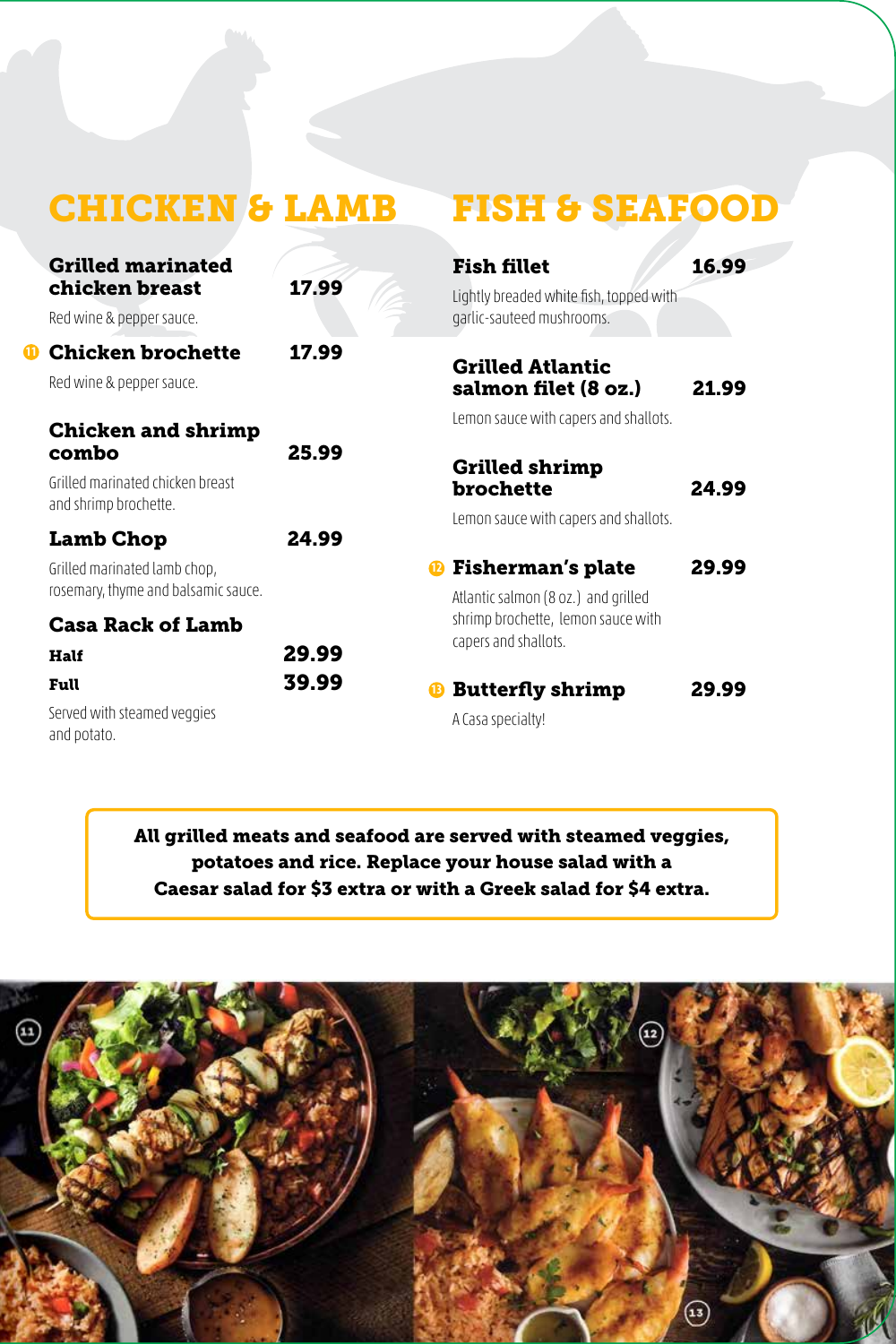$\leq$ 

| <b>Spaghetti with</b><br>meat sauce                                                       | 14.99 |
|-------------------------------------------------------------------------------------------|-------|
| Lasagna with<br>meat sauce                                                                | 14.99 |
| 3 cheese cannelloni<br>Tomato sauce, au gratin.                                           | 17.99 |
| Chicken Parmesan<br>Grilled chicken breast and spaghetti<br>with tomato sauce, au gratin. | 19.99 |

### PASTA EXTRAS

| <sup>6</sup> Vegetable brochette                                  | 5.99 |
|-------------------------------------------------------------------|------|
| <b>Red wine &amp; pepper</b><br>sauce                             | 2.99 |
| <b>Sautéed mushrooms</b>                                          | 3.99 |
| Tzatziki                                                          | 3.99 |
| <b>French fries</b>                                               | 3.99 |
| <b>Pita bread</b>                                                 | 2.99 |
| <b>Grilled shrimp</b><br>brochette (3)<br>or butterfly shrimp (3) | 9.99 |

### KIDS MEALS

**For children 12 and under. Including a choice of beverage (soft drink, milk or juice) and ice cream.**

| <b>Chicken tender</b><br>$\mathbf{a}$<br><b>+ French fries</b> | 6.99 | Lasagna or spaghetti<br>with meat sauce,                  |      |
|----------------------------------------------------------------|------|-----------------------------------------------------------|------|
| Fish 'n chips                                                  | 6.99 | au gratin                                                 | 6.99 |
| ⊕<br>Souvlaki (1)<br>+ French fries                            | 6.99 | <b>Grilled chicken breast</b><br>$(4 oz.) +$ french fries | 6.99 |

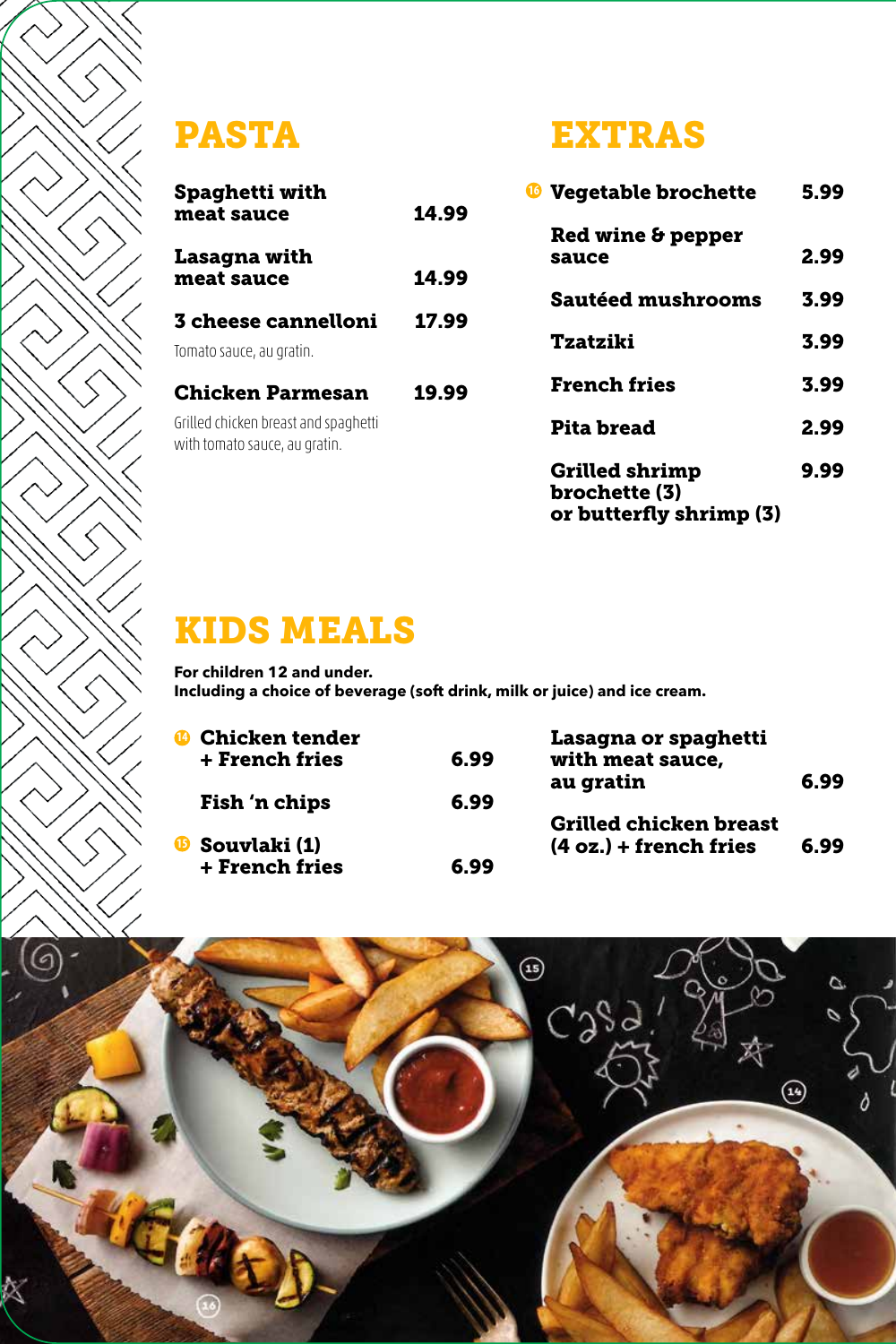### **BURGERS, WRAPS & SANDWICHES**

**Our burgers are made with 8oz of 100% fresh Angus beef, hand-pressed and cooked to order. Served on a toasted brioche bun with your choice of classic side or upgrade to Premium.**

#### Holy Guacamole Burger\* 12.99

Pepper jack cheese, topped with guacamole, lettuce, tomato and red onion.

#### Mushroom Swiss Burger\* 12.99

Sautéed mushrooms and melted Swiss cheese paired with lettuce, tomatoes and red onion.

#### Classic Burger\* 10.99

Lettuce, tomato and red onion.

#### BBQ Bacon Burger\* 12.99

Guinness® BBQ sauce, cheddar cheese, bacon, onion tanglers, lettuce, tomato and red onion.

#### **Sandwiches and wraps are served with your choice of classic sides or upgrade to premium. Ask your server for options.**

### Grilled Chicken Sandwich 10.99

Chicken breast topped with lettuce, tomato, Swiss cheese, honey mustard and avocado spread, on Italian bread.

### Chicken Caesar Wrap 10.99

Grilled chicken breast with romaine lettuce, Caesar dressing and Parmesan cheese wrapped in a jalapeño cheese tortilla.

#### Turkey Club Wrap 12.99

Roasted turkey breast with pepper jack cheese, applewood smoked bacon, lettuce, tomato and mayo. Wrapped in a jalapeño cheese tortilla.

### Chicken Tender Wrap 11.99

Hand-breaded tenders wrapped in a jalapeño cheese tortilla with provolone, lettuce, tomato and ranch.

Try it naked, Buffalo style with blue cheese or with your favorite wing sauce

#### Meatball Sub 11.99

Homestyle meatballs smothered in marinara sauce, topped with provolone and Parmesan cheeses in a hoagie roll.

### DESSERT

**Cheesecake** Pecan Pie with ice cream

Apple & caramel pie with ice cream

Chocolate mousse cake

- Crème brûlée
- Tiramisu
- **Chocolate brownie cake with ice cream**

Vanilla or chocolate ice cream caramel or chocolate syrup



 $$6.50$ 

### Baklava

### BEVERAGES

| <b>Regular coffee or</b><br><b>Decaffeinated coffee</b> | 2.99 |
|---------------------------------------------------------|------|
| <b>Espresso</b>                                         |      |
| <b>Single</b>                                           | 3.99 |
| <b>Double</b>                                           | 4.99 |
| <b>Espresso macchiato</b>                               | 3.99 |
| <b>Cappuccino</b>                                       | 4.99 |
| <b>Latte</b>                                            | 4.99 |
| Tea or herbal tea                                       | 2.99 |
| Iced tea                                                | 3.99 |

\*These items may be served raw or undercooked, or may contain raw or undercooked ingredients. Consuming raw or undercooked meats, poultry, seafood, or eggs may increase your risk of foodborne illness of you have certain medical conditions.